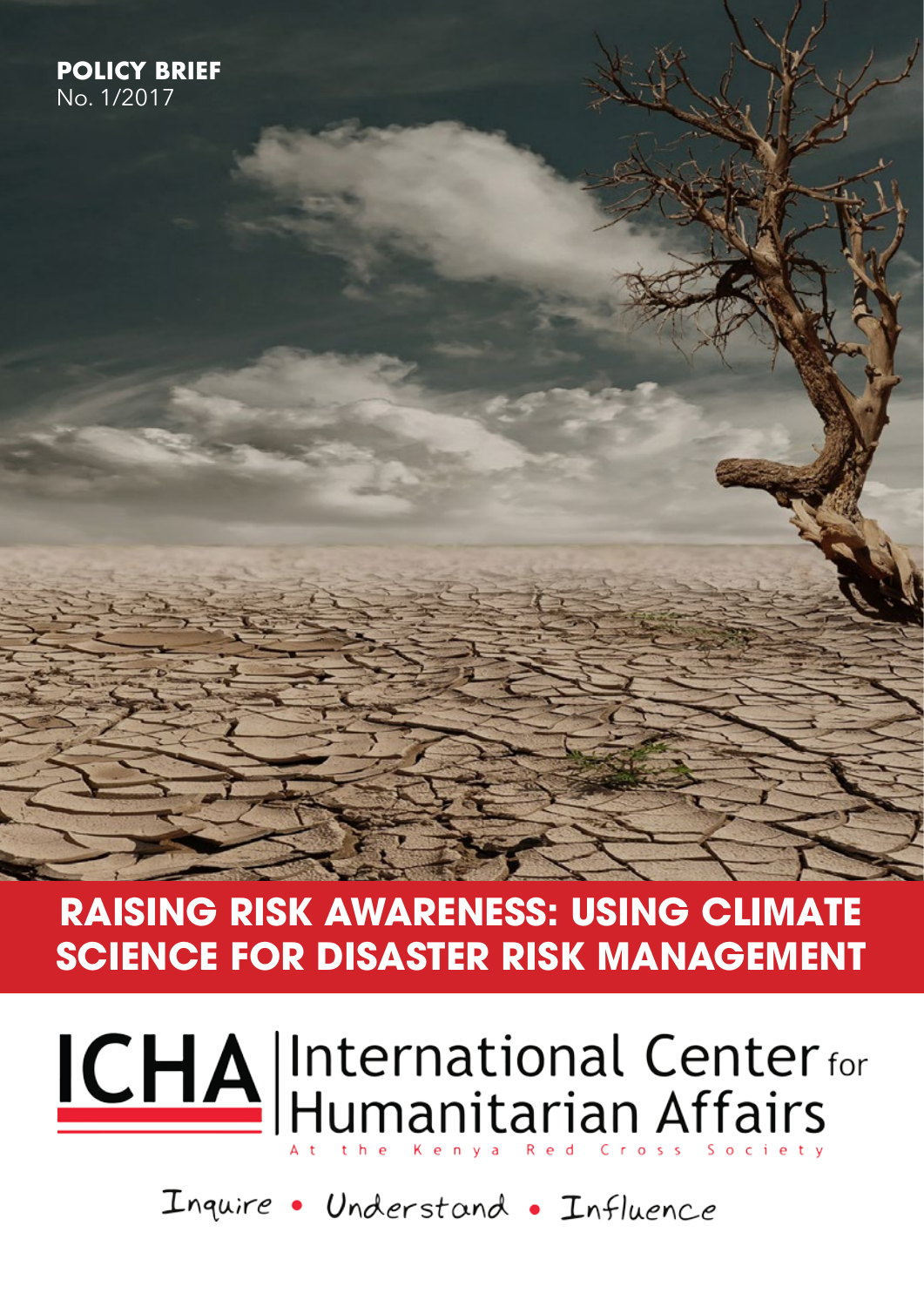# **BACKGROUND**

In Kenya, the frequency and impact of disasters associated with extreme weather and climate events has provided fertile ground for exploring the link between climate and disasters. Many other climate vulnerable coun-

tries and regions across the globe have also had a similar experience. In many areas and across many communities, climate change is responsible for exacerbating existing development challenges, such as poverty and marginalization. Extreme weather events associated with climate variability and change also create the potential for increasing risks facing communities through the destruction of existing assets, infrastructure and capacities that support resilience and adaptation. As such, it is commonly accepted that impacts of climate change negatively affect the resilience of already vulnerable communities in developing countries such as Kenya.

However, climate science can be utilized to save lives and livelihoods. Climate services and information can be utilized by communities, public authorities and disaster risk management institutions for early warning and mitigation strategies. Therefore, the development of scientific knowledge and capacities to monitor, predict and provide early warning information provides an opportunity for reducing risks and exposure to weather related hazards. The Kenya Metrological Department (KMD) provides hydro-met services that are utilized for weather monitoring, forecasting and climate prediction. Despite this potential, uptake of climate information for early warning in disaster risk management has been hampered by complex methods of presenting climate information, poor public awareness, gaps in understanding between science and policy and resource limitations.

# **ATTRIBUTION SCIENCE**

Extreme weather events can increasingly be attributed to climate change. The connection between climate change and extreme weather events ranges from the general trends of more frequent and more intense events in many loca-

tions - to specific weather events attributed to climate change. In the attribution narrative, extreme temperatures (hot and cold) as well as extreme rainfall and drought are the events that are able to be most rigorously assessed. Methodologically, the most robust assessment approaches are ones that include at least three independent reviews, using varied methods. There can be greater confidence in results when multiple independent methods come to consensus statements. Statements can range between an event is "more likely" as a result of climate change; or 'less likely', 'unchanged' or 'unable to be determined'.

Findings of such analysis do not only have a scientific nuance, but also political, economic and social narratives, which are critical to inform planning and decision making processes. While some attempts are made to attribute the impacts of extreme weather events to climate change, methodologies in this area are not objectively robust. It is however important to consider the vulnerability and exposure context of any event when determining how to incorporate the findings of an attribution analysis into planning. For example, if the likelihood of an extreme rainfall event has increased, considering how populations near a flood prone area are increasing or decreasing can provide insight regarding how exposed the population is to this more frequent, extreme rainfall event. Similarly, considering how strong the economic and social wellbeing among the population is can provide an indication of their ability to recover from a disaster, indicating how vulnerable they are to this more frequent, intense rainfall event.

It is this complexity that informs scientists and decision makers when considering how to use the results of an attribution study in planning and decision making. Attribution science therefore explores the connections between greenhouse gas emissions and extreme weather events, such as heavy rainfalls, heat waves and droughts – providing insights into how particular events are influenced by climate change. In order to utilize these results, consideration of the broader exposure and vulnerability sphere is also critical. Considering both aspects together provides decision makers with tools for informing policy options.

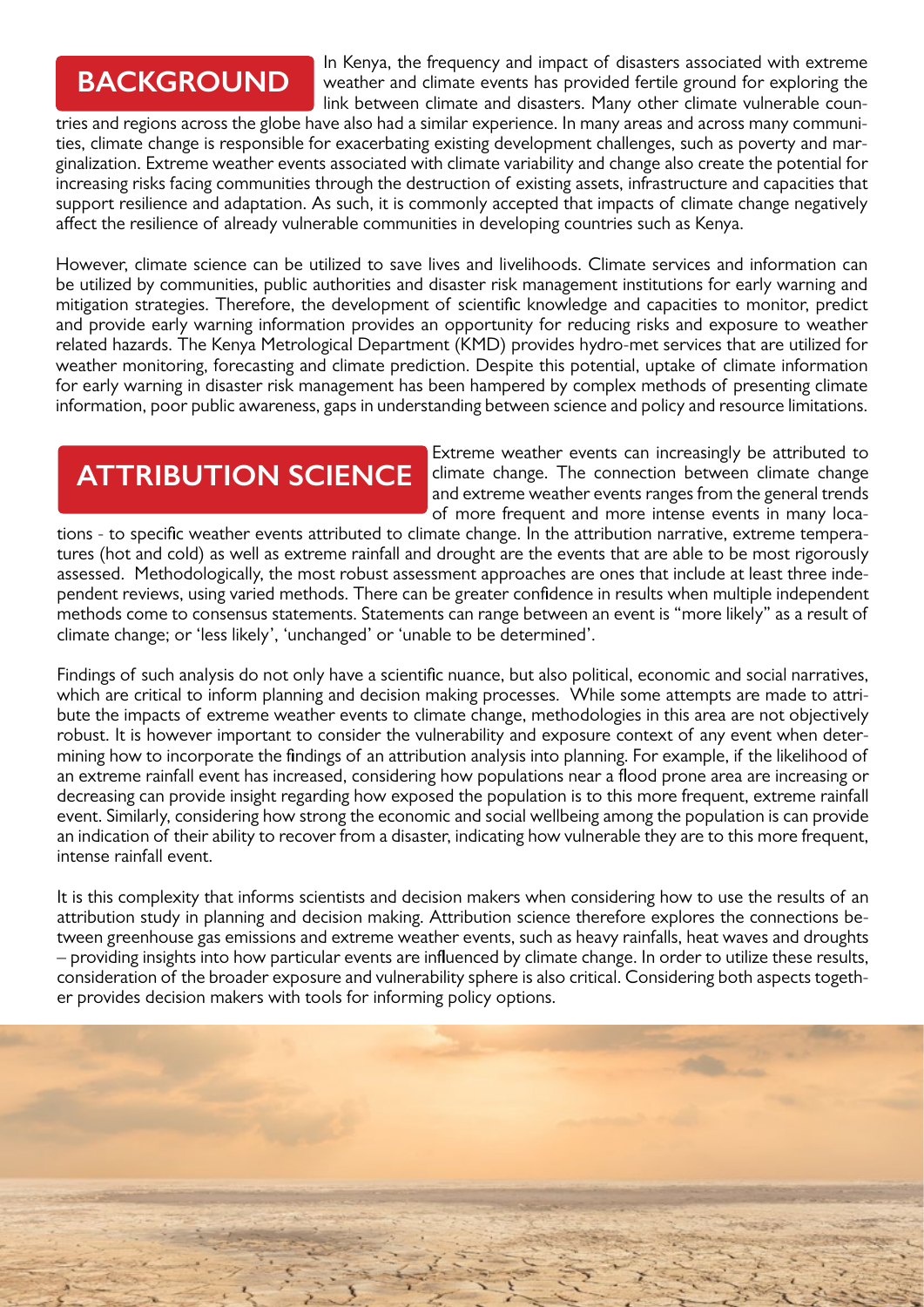# **The 2016/2017 Drought in Kenya: Attribution Science Case Study**

#### **The Case**

The Kenya case study was focused on two areas, North Western Kenya (Turkana and Marsabit) and South East Kenya (Kwale, Kilifi, Mombasa and Lamu). Three independent methods were used for the attribution analysis. These include historical observational data sets, analysis of data from global

climate models and a large ensemble of simulations of regional models.

Trends in rainfall indicate that the signal from human induced climate change is not strong. All methods except from EC-Earth in South East Kenya show no trend or a decrease in likelihood of the drought. However, ocean surface water temperature (sea surface temperature) patterns such as La Nina, had a clear impact by reducing rainfall in Kenya. It is also evident that hotter temperatures than normal were experienced during this time, and this is likely influenced by climate change.The two factors together led to the current, ongoing drought in Kenya. **The Findings**

Interestingly, La Nina is predictable and most seasonal forecasts issued in September had already indicated a slightly increased chance of below normal rainfall for the October - November - December (OND) season. Noteworthy, the hotter temperatures experienced are consistent with what is expected to happen in the future in Kenya due to climate change.

Conclusion: From the climate science perspective, results indicate that the 2016-17 drought is less severe than the 2010-11drought in Lamu, while in Marsabit they are comparable. In general, the return time of the event over the regions analyzed was low, meaning that this kind of drought is a relatively common event. It is important to note however that the 2016-17 drought is still ongoing. Kenya Meteorological Department is currently forecasting the potential for depressed rains in many of the drought effected areas of Kenya. If the 2017 long rains are ultimately depressed and the drought continues, the findings of this study will need to be updated. **Conclusion**

### **OPPORTUNITIES IN CLIMATE SCIENCE AND ATTRIBUTION**

Climate science provides a number of opportunities for linking disaster risk management strategies with science, including:

#### **1. Improved risk awareness**

Attribution science and enhanced climate information services are an opportunity to determine the influence of climate change on an extreme event and better forecast future extremes. This in turn can lead to the development and deployment of more effective tools and programs seeking to understand and reduce the vulnerability of communities to impacts of climate variability and change. Such information would be the basis of positive coping strategies, risk reduction approaches and mitigation measures.

#### **2. Better preparedness**

The ability to anticipate and respond to disasters before they occur can be strengthened through a better understanding of climate patterns, causes and consequences. Climate information services and evidence from attribution science can provide data to inform preparedness strategies and tools in the short and longer term.

#### **3. Evidence based Policy**

Work on attribution and climate science has more than a scientific purpose. It can inform policy paths relating to climate adaptation by improving design, planning and justification for programs that support people impacted by climate variability and change. Attribution science, along with projected trends, can therefore provide an opportunity for the generation of evidence based climate adaptation policies and by extension improved decision-making. This however requires bridging the gap between science and policy by translating scientific information into practical policy options.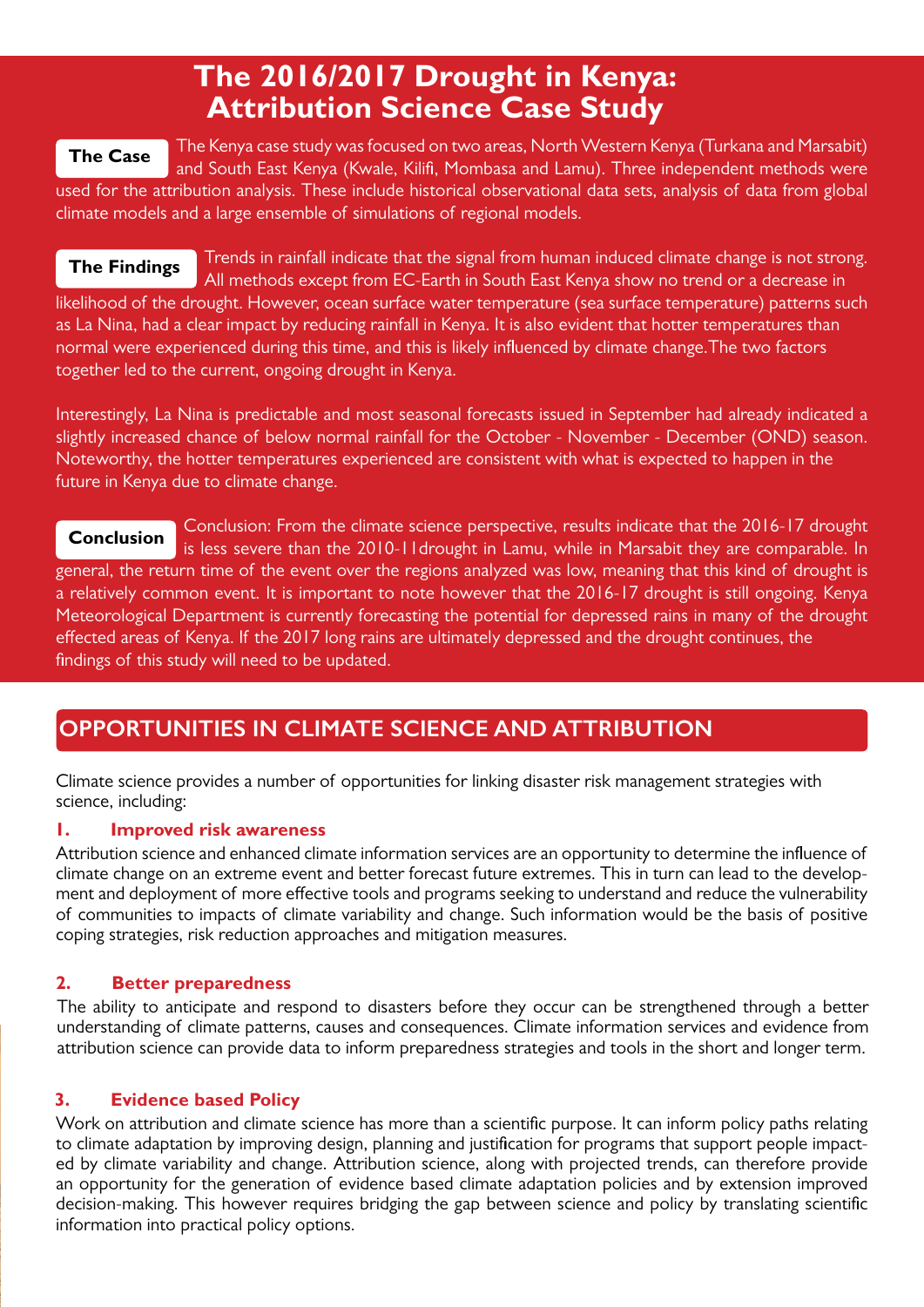#### **4. Resource allocation**

Climate science provides an opportunity to link decisions on resource allocation supporting adaptation and risk reduction with evidence. As the mechanisms for adaptation funding both internationally and at country levels increases, work on attribution, along with climate change projections, can assist in identifying overlaps between the most vulnerable people and areas most at risk of being impacted by climate change. More specifically, evidence from attribution science can be used to inform priorities in the allocation of resources for adaptation and risk reduction programs.

#### **5. Understanding impacts of climate**

Whilst the impacts of climate change can increase the vulnerability of communities, evidence linking specific vulnerability and experiences of communities to climate change is scarce. Attribution science provides an opportunity to reduce the "invisibility" of climate change by exploring the link with real events experienced by the ordinary people, due to weather phenomena.

## **LESSONS LEARNED AND RECOMMENDATIONS**

There is a need to increase the investment in the national and subnational capacity to generate, interpret and disseminate climate information services - especially those focused on prediction of extreme weather and climate events. This calls for increased resource allocation to the national and county weather services agency to improve national capacity of weather monitoring, forecasting and prediction – as well as attribution science. This capacity will enhance the gathering and dissemination of risk information for raising risk awareness, preparedness and mitigation. **1**

Investments should be made that facilitate careful planning and coordination between agencies and institutions engaged in climate services, academia, risk reduction, policy-making and resource allocation. This requires breaking down institutional silos, enhancing collaboration across sector and consequently creating a reliable community-centered system for information sharing and service provision. **2**

Climate information provides opportunities for risk reduction, only if scientific early warning information is aligned with and supported by forecast based early action. As early warning systems are strengthened, a coordinated framework for linking it to early action should be championed under the leadership of the government. **3**

# **CONCLUSION**

If appropriately embedded in policy and decision-making processes, climate science can be utilized to inform risk reduction and adaptation strategies and approaches. This however requires collaboration between institutions

and across sectors to create an interplay between science, policy and practice.

#### *About the Raising Risk Awareness Project*

*The Raising Risk Awareness Project seeks to assess the contribution of climate change to the occurrence of extreme weather events in developing countries in South Asia and East Africa; and identify how such information could help to bridge the science-communications-policy gap. The partners in the Kenya project are Climate Central, Oxford University, Melbourne University, University of Nairobi, the Red Cross Red Crescent Climate Centre, Kenya Red Cross Society, Kenya Metrological Department and the Climate and Development Knowledge Network.* 

*The project is funded by The Schmidt Family Foundation, UK AID & Ministry of Foreign Affairs, Netherlands.*